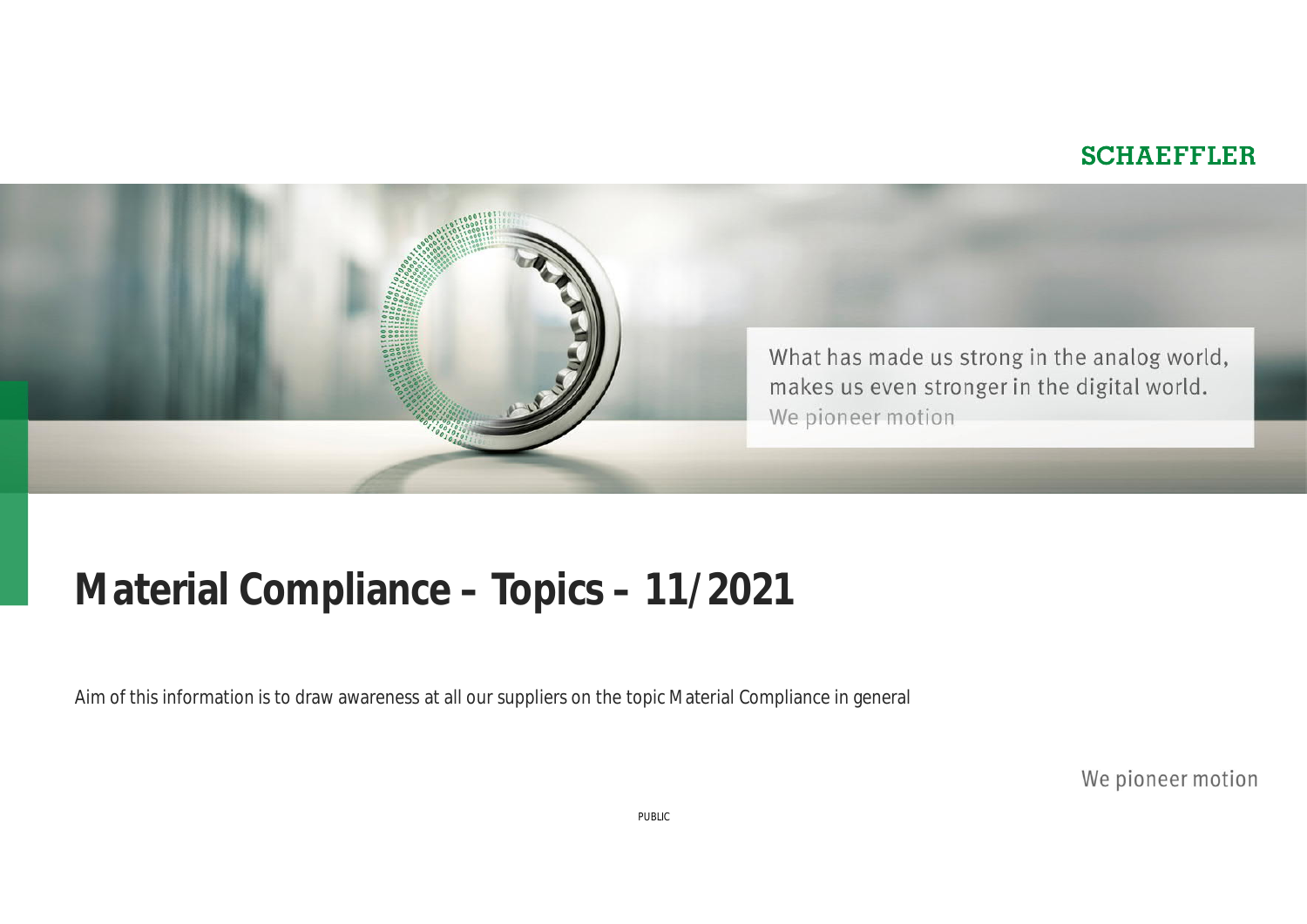#### Material Compliance Newsletter

**REACH / RoHS**



For general questions regarding REACH/RoHs, please contact Schaeffler via this special email address:

REACh-RoHS@schaeffler.com



For the latest news and updates, please follow the official channels:

- REACh : https://echa.europa.eu/

- RoHS: https://eur-lex.europa.eu/legalcontent/EN/TXT/?uri=CELEX%3A02011L0065-20210401



In case of no information from your side we will consider that the declarations of compliance previous received, are still valid.

#### **Conflict Minerals**



Mica and Cobalt are considered to be additional "Conflict Minerals" according to RMI.

**SCHAEFFLER** 

For general questions regarding Conflict Minerals, please contact Schaeffler via this special email address: ConflictMinerals@schaeffler.com

Cobalt is used in batteries part of electric automobiles, mobile phones and laptop computers. Multiple reports have highlighted concerns over social and environmental impacts of cobalt extraction, including child labor and unsafe working conditions in artisanal cobalt mining.

Mica is used for insulation and heat resistance and can by found in some components of electronic and automotive products. Reports in recent years have highlighted instances of child labor, illegal operations and unsafe health and safety conditions in mica production and processing.

Due to the this, The Schaeffler Group has the aspiration to itself and 恩 its suppliers that all Schaeffler products are free of conflict minerals, sourced from entities, which directly or indirectly finance conflicts in the DRC, or surrounding countries and from mining operations in conflict-affected and high-risk areas.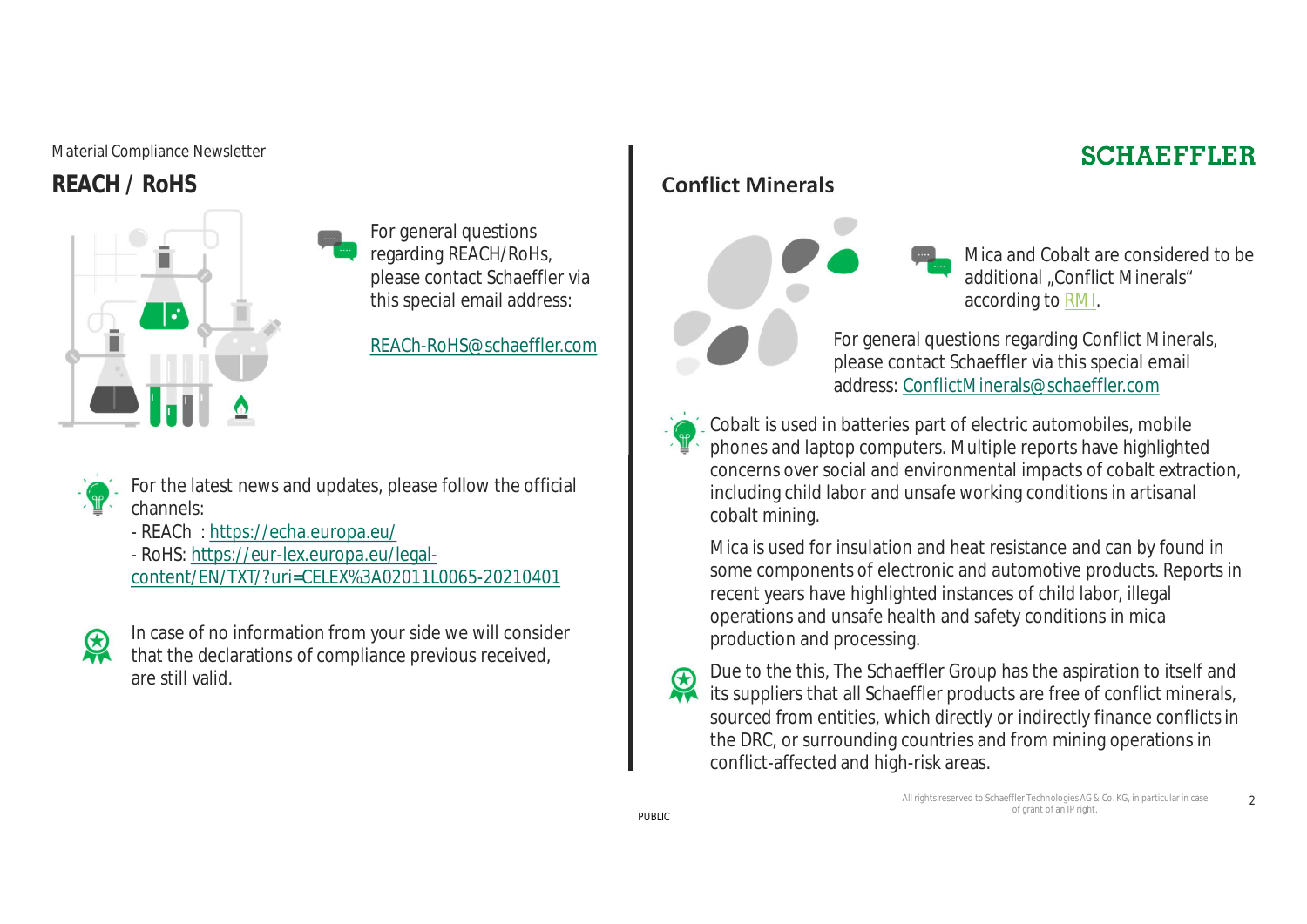#### Material Compliance Newsletter **IMDS**



For any questions related IMDS reporting please feel free to contact our specialists at IMDS@schaeffler.com

On request, a declaration in other formats such as CAMDS (= Chinese Automotive Material Data System) may also be required.

Schaeffler takes this opportunity to remind its suppliers of their duties in terms of updating IMDS information without being requested, as soon as GADSL and/or legal aspects are changed, and the deliveries are affected.

Initial series sample inspections will not be approved without an accepted IMDS entry, therefore the IMDS data must comply with the Schaeffler IMDS acceptance criteria listed in Appendix B of S132030-1 Prohibited and declarable substances.

#### **SCHAEFFLER**

#### **Substance restrictions**



Substance regulations around the world are expanding very fast. Dates for the restriction/expiration of substances are published within legislations ahead of time.

As research for replacement can be time consuming, suppliers are expected to declare the presence of any substance that is going to be prohibited as soon as the expiration date is published.



恩

Examples for legislations that publish expiring substances are REACH regulations around the globe, the US TSCA, regulations for national implementation of the Stockholm Convention etc.. Please find a list (that is non-exhaustive) within Schaeffler Standard S132030-1 as well.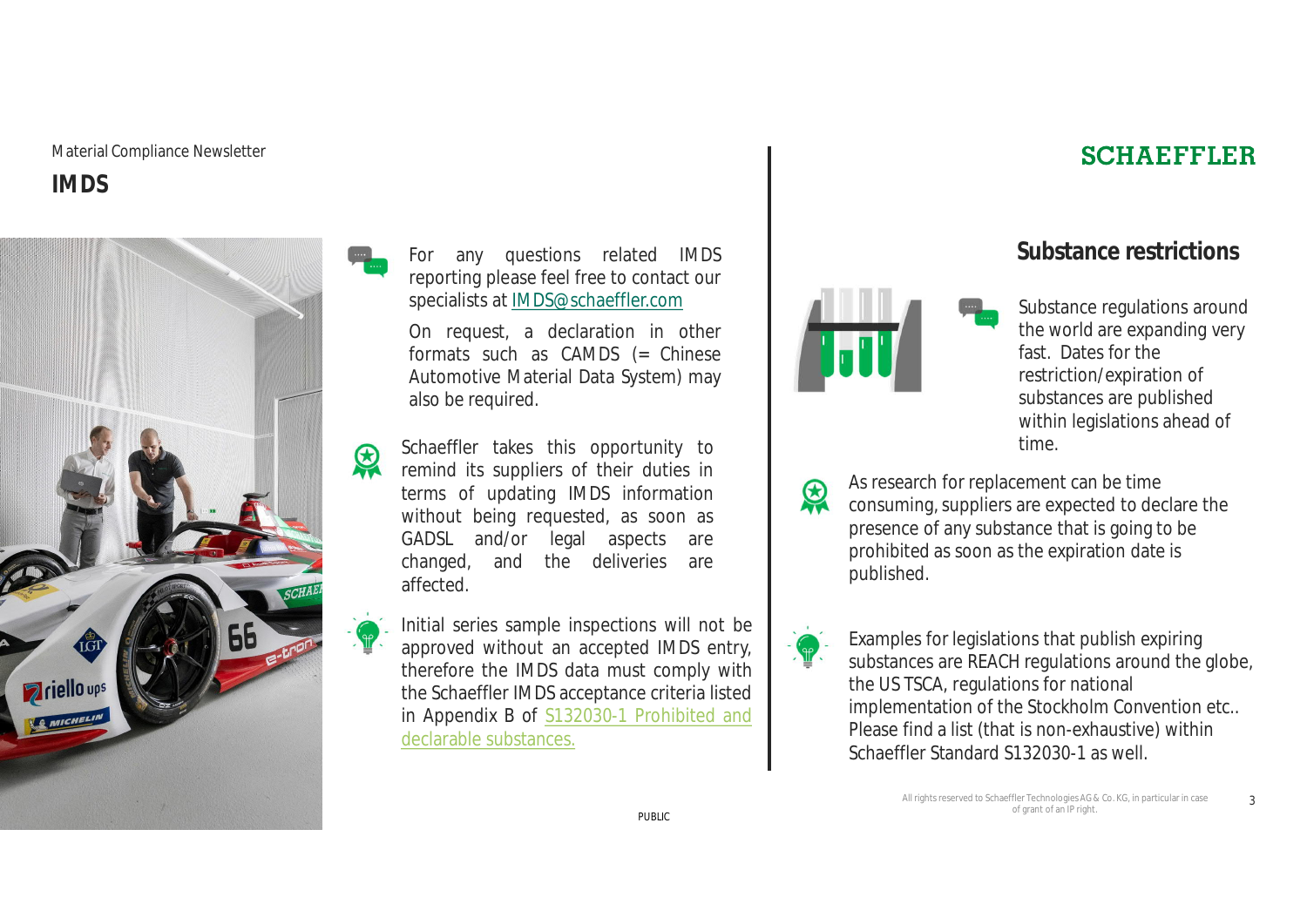#### Material Compliance Newsletter **Actual Points**



The regulation of endocrine disruptors in products is progressing in the EU.

The REACh Regulation (EC) No. 1907/2006 requires suppliers to provide information on endocrine disruptors in products, if they are listed as hazardous substances. We therefore call on you as a supplier to fulfill your obligations to inform towards Schaeffler.

In addition to the EU, national authorities such as France with Law No. 2020-105, also specify specific information requirements for endocrine disruptors. The following link lists the substances that have been identified so far as endocrine disruptors at EU level or are still to be assessed: https://edlists.org/the-ed-lists

#### **SCHAEFFLER**

### Endocrine disruptors in the supply chain **Endocrine displance Contact Information**



For general questions related to Material Compliance topics, please contact us at MaterialCompliance@schaeffler. com

For specific topics, please contact us on the dedicated mailboxes:

**REACh/RoHS** - REACh-RoHS@schaeffler.com **IMDS –** IMDS@schaeffler.com **Conflict Minerals –** ConflictMinerals@schaeffler.com